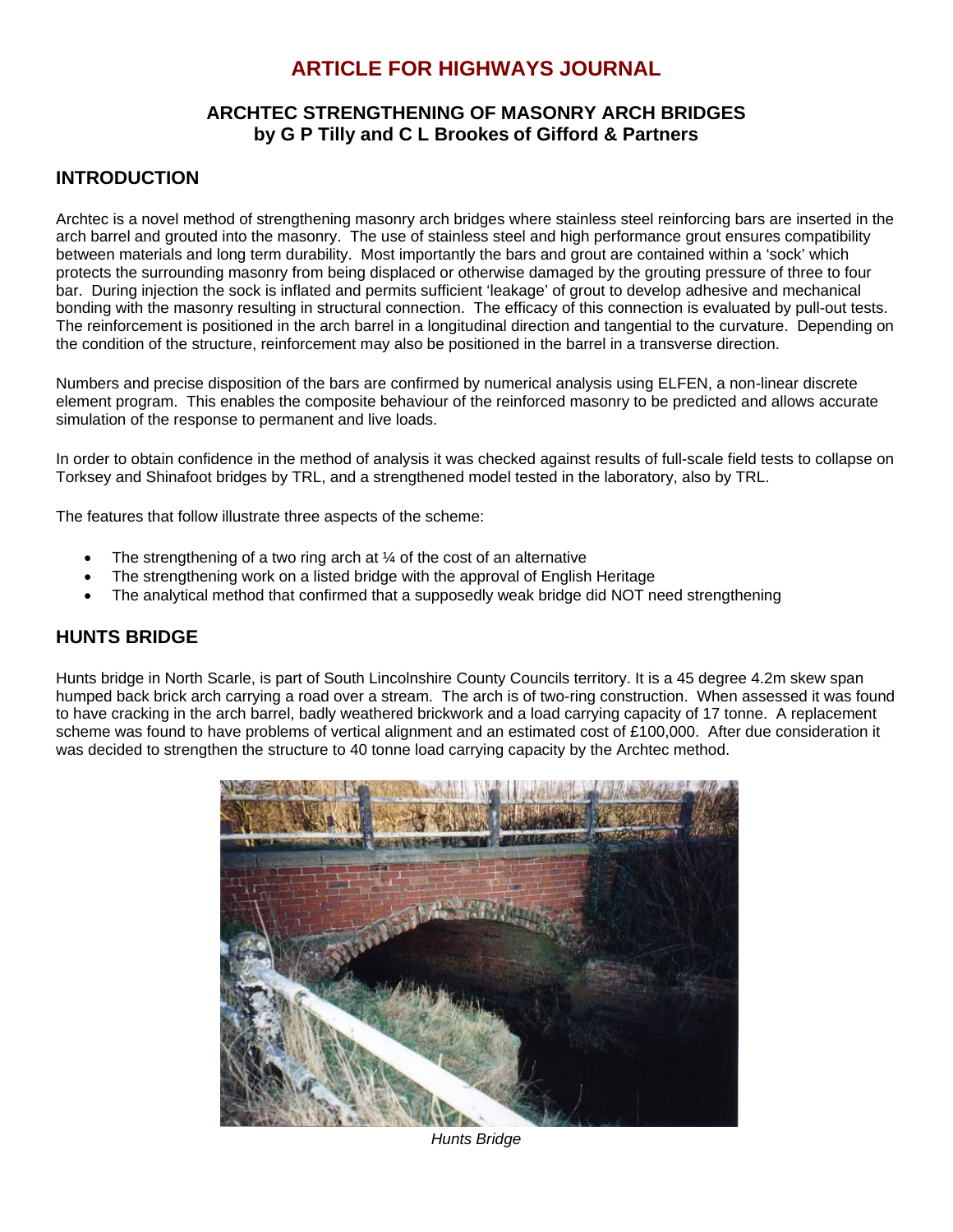A scheme was designed having 18 reinforcement bars grouted into the barrel. The work was carried out from above the road surface during a period of exceptional rain when the water level rose and it would have been impossible to work from beneath the arch. The drilling of holes for the reinforcing anchors required high accuracy as the entry angle was only 9° to the road surface and the two-ring thick barrel left little scope for even minor errors. Road closures were minimised so that peak traffic at weekends, mornings and evenings was not affected. The strengthening was completed for £25,000 and enables the bridge to carry 40t vehicles.

### **AMBERSHAM BRIDGE**

Ambersham bridge, the responsibility of West Sussex County Council, is a two-span structure across the River Rother. It has a three-ring elliptical arch barrel and cut sandstone voussoirs. The main 5.9m span was assessed as having a 9 tonne load carrying capacity. As a Grade II Listed Structure it required a method of strengthening having minimal effect on its appearance and approval by English Heritage. This was duly obtained and the work was completed in four days.



*Ambersham Bridge*

On this occasion one of the drilled holes broke through the soffit for a short length; this was subsequently made good. It was noted that for future work the reinforcement would be positioned so that drilling was less close to the surface. Also, for arches having friable materials such as sandstone or soft brickwork, the soffits should be treated beforehand using an approved consolidant to strengthen the surface locally without changing its appearance in any way. The consolidated material would then be sufficiently strong to stay in place where the drilling was close to the surface.

#### **LYMM CANAL BRIDGE**

Lymm Canal Bridge is in the Borough Council of Warrington and is a single brick masonry arch built over the canal with embankment approaches. This hump back bridge is skewed and tapered with a varying skew span between 8.7m and 11.4m. The bridge has been widened but more recently strengthened using a reinforced concrete saddle. During the construction of the saddle all of the fill and a number of brick rings near the crown had to be removed before concrete was cast directly onto the remaining brick barrel. The original assessment gave the bridge a 7.5 tonne live load rating. Both MEXE and the ARCHIE mechanism technique were used.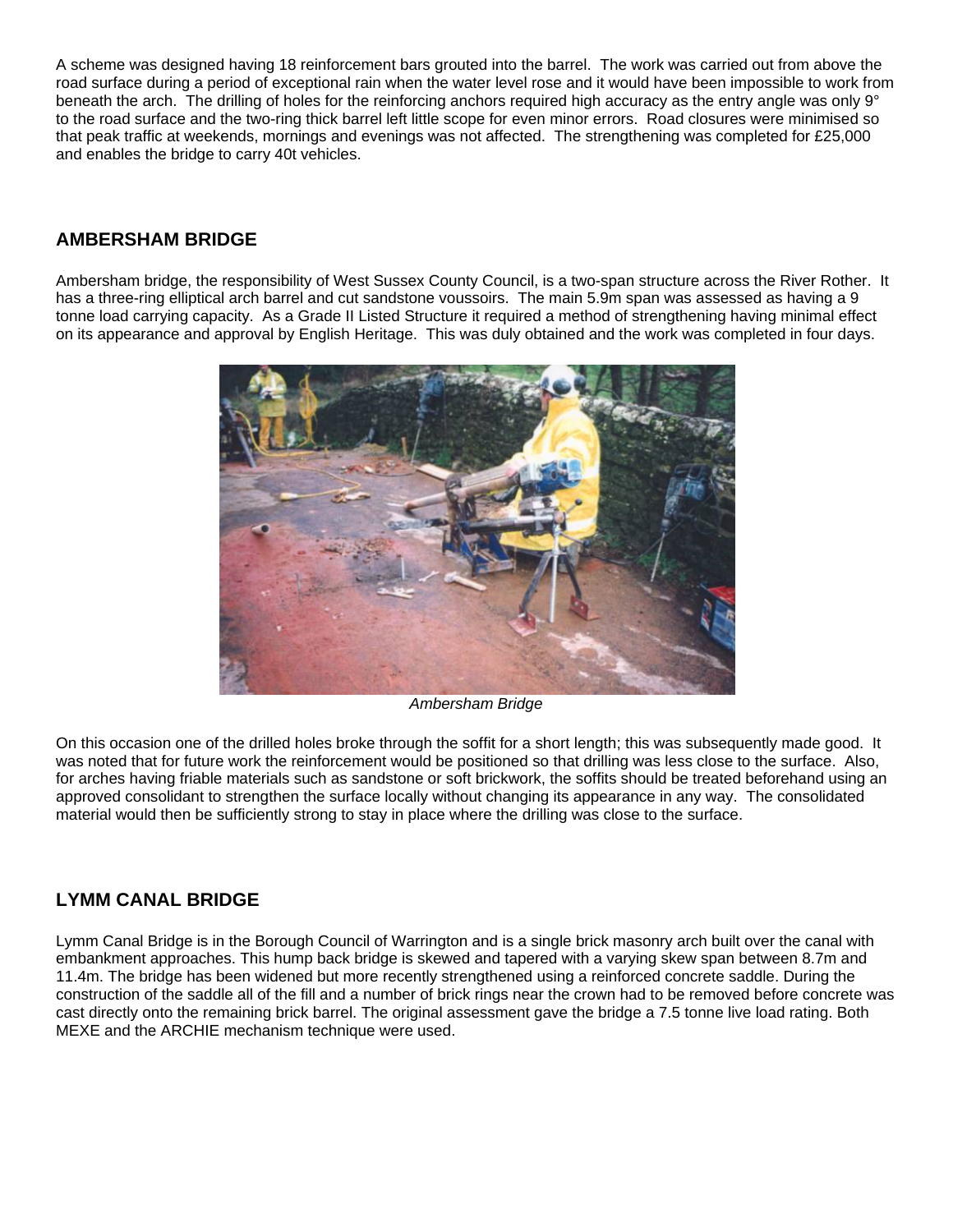

*Lymm Canal Bridge*

As part of the Archtec procedure, the strength of Lymm Canal Bridge was reassessed. It was recognised that the conventional calculations used to assess this bridge would not have been able to take account of the full composite behaviour of the saddle and the masonry arch. The bridge was certainly much stronger then the 7.5 tonne rating implied. To prove this a special assessment using the ELFEN discrete element technique was undertaken. The technique is unique to the Archtec team and is currently the only method of accurately predicting the true strength of composite arch barrels.



Discrete Element Numerical Model of Lymm Canal Bridge

Although copies of the original drawings of the saddle were available corings and trial pits were used to confirm the size and position of the reinforcement and to check the dimensions and condition of the concrete. Using this special assessment procedure it was possible to show that the bridge could carry full 40 tonne live loading and no further strengthening was necessary.